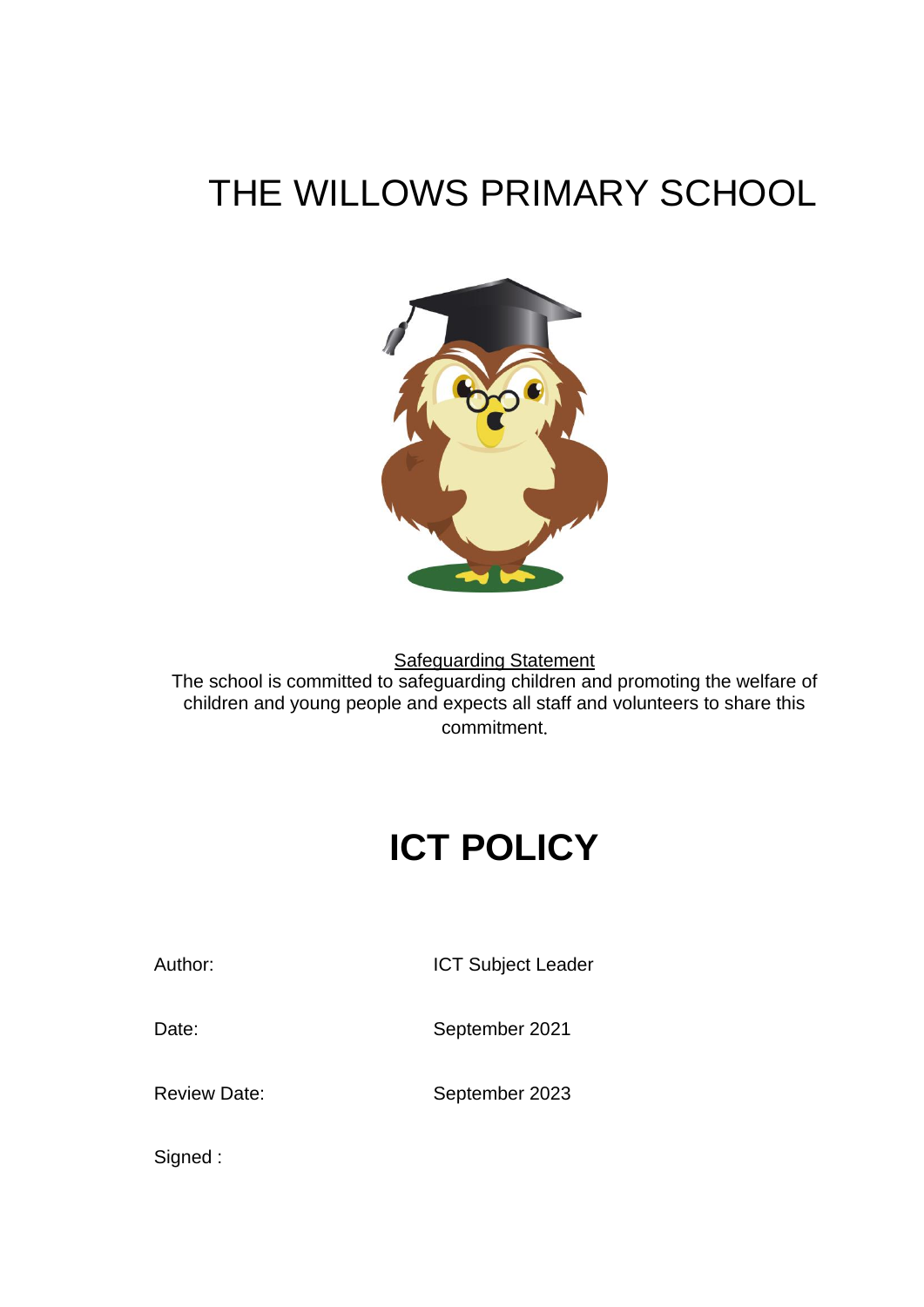#### **Intent**

The study of ICT ensures children gain a secure understanding about safe use of digital technologies in order to create, evaluate and explore the real and digital world. At The Willows we value and recognise the contribution that technology can make for the benefit of all pupils, staff, parents, governors and society. We strive to provide safe opportunities in computing to motivate, inspire and raise standards across the curriculum. We want everyone in our school community to be equipped with the digital skills to meet developing technology with confidence, enthusiasm and prepare them for a future in an ever-changing world.

As a result of our ICT and Computing curriculum, children will become creative and independent learners, who have developed a healthy relationship with technology. Our children are taught to understand that technology is an integral part of modern life and the key to the future is to harness and understand technology's potential. Computing is a constantly evolving subject that involves solving complex problems, being able to collaborate with others, learn from mistakes and refine solutions.

Our computing curriculum is designed to be logical, with sequenced steps that will equip all children with the essential skills and knowledge they need to use technology safely and creatively. When planning we ensure that children can build on their understanding, as each new concept is taught with opportunities for children to consolidate and reapply their skills and knowledge throughout the year. Each computing unit is planned to provide new challenges and variety; to ensure we keep the child's interest at a maximum. There is a strong emphasis on improving computing and digital vocabulary, core fundamental digital skills and computational concepts. The children have the opportunity to create their own digital learning journals that show their progression within this subject.

Here at The Willows e-safety is paramount - we strive to model and educate our children to use technology creatively, positively, responsibly and safely. Our curriculum supports the key aims of the government's Internet Safety Strategy (Digital Literacy / UK Council for Child Internet Safety (UKCCIS) framework) of supporting children to stay safe and make a positive contribution online, as well as enabling teachers to develop effective strategies for understanding and handling online risks.

#### **Our aspiration is that children are inspired to be responsible and active digital citizens who can use digital technologies to solve problems and improve their own lives in an ever evolving digital world.**

To be successful, learners must:

- Understand how to be safe and responsible digital citizens who evaluate sources of information and know how and when to seek help.
- Experience a range of digital programs, technologies and devices.
- Design, create, debug and evaluate basic programs using a variety of coding languages including visual, block and text based.
- Know how computing and ICT will impact their future lives and apply some of its practical applications in real world contexts.
- Be confident using ICT and technology to create in a variety of ways across the curriculum.
- Communicate their understanding of ICT & Computing using appropriate vocabulary and subject-specific terminology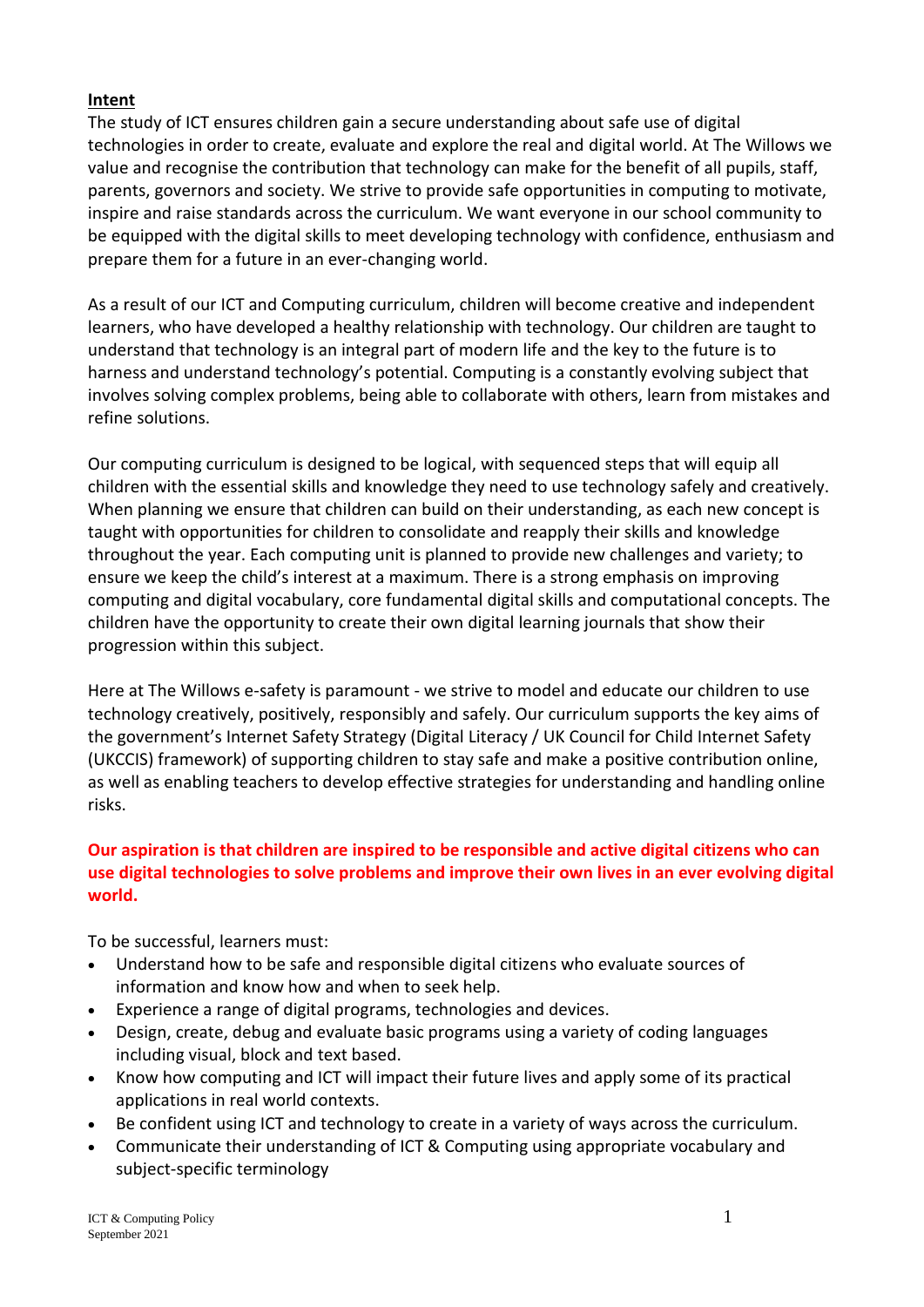#### **Implementation**

#### **EYFS Understanding the World**

Understanding the world involves guiding children to make sense of their physical world and their community. The frequency and range of children's personal experiences increases their knowledge and sense of the world around them – from visiting parks, libraries and museums to meeting important members of society such as police officers, nurses and firefighters. In addition, listening to a broad selection of stories, non-fiction, rhymes and poems will foster their understanding of our culturally, socially, technologically and ecologically diverse world. As well as building important knowledge, this extends their familiarity with words that support understanding across domains. Enriching and widening children's vocabulary will support later reading comprehension

#### **Provision in the EYFS**

We know that our pupils often have access to a range of digital devices in their home environments. Parents report that they are confident in accessing and using these and often do so independently. As a result, we are mindful that time at school should be a time for developing other knowledge and skills that are crucial for ICT and Computing but that don't require screen time on a digital device. Therefore, throughout the Early Years at The Willows, we pride ourselves on the rich learning opportunities our youngest children are given to develop the precursory skills required for life in a digital world.

Through play and direct teaching across all areas of our EYFS, pupils will discover and learn to:

- Notice similarities and differences
- Problem solve in their play
- Give and follow instructions
- Explore how things work
- Solve puzzles and problem solve
- Find and create patterns in a variety of media
- Use simple digital devices to record and create (cameras, sound buttons etc.)
- Control digital toys (remote control, coding bug, beebots etc.)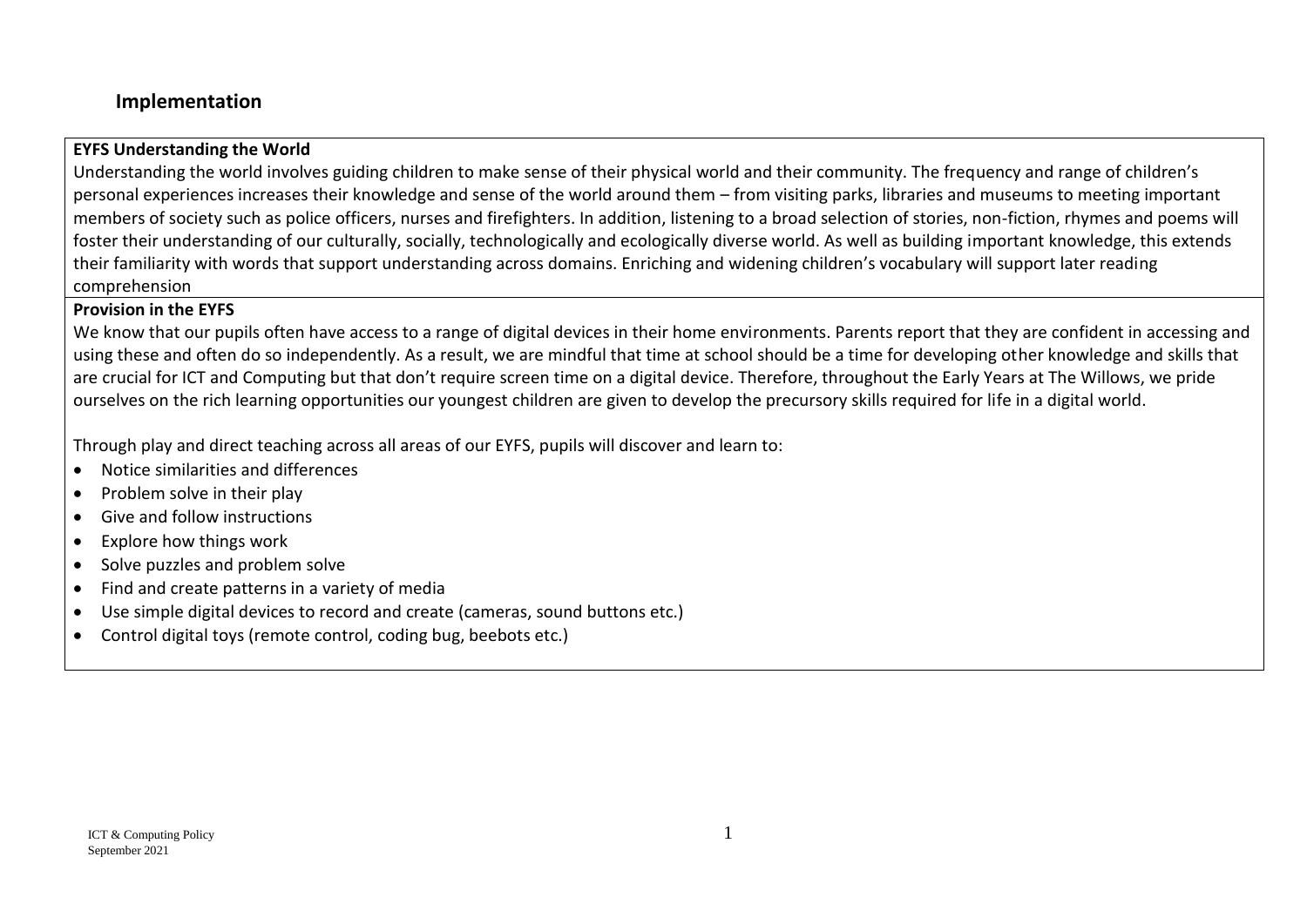| <b>Y1</b>         | What is a Computer?: In this unit children will        | My Online Life: This activity takes place over   | Mini-Beasts: Children will use technology to            |
|-------------------|--------------------------------------------------------|--------------------------------------------------|---------------------------------------------------------|
| ICT&              | learn about the different parts of a computer and      | the course of the term. It meets the objectives  | classify minibeasts. In this activity the children will |
| <b>Computing</b>  | iPad. They will learn new skills, tips and tricks. The | as set out by UKCCIS 'Education for a            | learn about gathering and presenting information.       |
| <b>Compulsory</b> | children will be able to see the inner working of a    | <b>Connected World Framework'.</b>               | They will then make their own David                     |
| units             | computer and build their own. Includes a range of      |                                                  | Attenborough style nature documentary. Includes         |
|                   | continuous provision activities.                       |                                                  | a range of continuous provision activities.             |
| <b>Optional</b>   | Modern Tales: Using the vehicle of the children's      | Drawing with Maths: This activity blends art     | Animate With Shapes: Children will learn the            |
| additional        | stories, the children will learn to navigate the rules | and maths. The children will master an art app   | basic skills of stop frame animation and produce a      |
| units             | of online safety and communication. The children       | while exploring shape, numbers and problem       | simple animated movie.                                  |
|                   | will make animations based on an online situation      | solving.                                         |                                                         |
|                   | they may encounter.                                    |                                                  |                                                         |
| <b>Y2</b>         | Code a Story: The children will write a basic story    | My Online Life: This activity takes place over   | Presentations & Typing: In this activity, the           |
| ICT&              | with illustrations. They will then turn this into an   | the course of the term. It meets the objectives  | children will learn to use presentation software        |
| <b>Computing</b>  | animated story using visual coding. The activity will  | as set out by UKCCIS 'Education for a            | and develop their keyboard skills in order to           |
| <b>Compulsory</b> | introduce new concepts such as conditional             | <b>Connected World Framework'</b>                | present their ideas. They will learn why it is crucial  |
| units             | language, repeat loops and debugging.                  |                                                  | to present ideas in a well thought out format.          |
| Optional          | Story Land: The children take the role of authors to   | Maths Madness: The children take part in a       | Heads Up: The children play a computing focused         |
| additional        | write the sequel to popular children's stories. They   | maths scavenger hunt and then create their       | game of charades and then create their own              |
| units             | then create illustrations for their story and record   | own version by creating QR codes and maths       | version.                                                |
|                   | them self reading it in order to create an             | videos.                                          |                                                         |
|                   | audiobook to publish online.                           |                                                  |                                                         |
| <b>Y3</b>         | My Online Life: This activity takes place over the     | T Shirt Designer: The children will become       | Dancing Robots: The children will use some of           |
| ICT&              | course of the term. It meets the objectives as set     | illustrators and design their own t-shirts.      | Scratch Jr's more advanced coding blocks to             |
| <b>Computing</b>  | out by UKCCIS 'Education for a Connected World         |                                                  | create their own interactive dancing robot game.        |
| <b>Compulsory</b> | Framework'                                             |                                                  | The children will learn the important skills of         |
| units             |                                                        |                                                  | critical thinking, problem solving and debugging.       |
| Optional          | Online Detectives: This activity is designed to        | Keyboard Adventures: In this activity the        | Rainforests: The children will explore rainforests      |
| additional        | support children in mastering the art of advanced      | children will master the art of using a keyboard | through new Virtual Reality (VR) apps. They will        |
| units             | internet searching. They will learn new tricks to      | and short cuts with a series of fun activities   | also create their own interactive learning games        |
|                   | improve their searches while they try to solve         |                                                  | for younger children to play.                           |
|                   | puzzles and challenges                                 |                                                  |                                                         |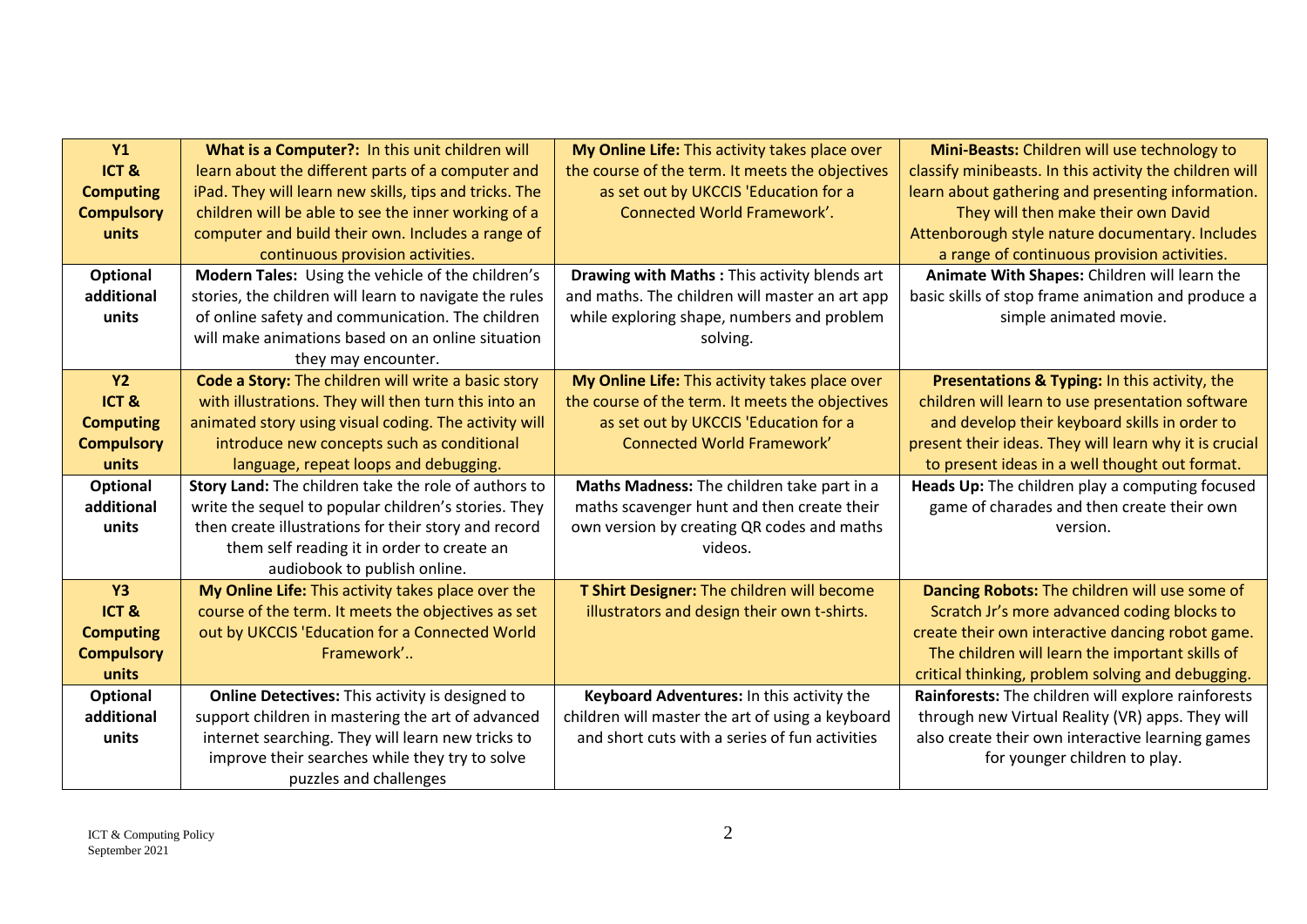| <b>Y4</b><br>ICT&<br><b>Computing</b><br><b>Compulsory</b><br>units<br><b>Optional</b> | Hour of Code: The class will sign up for Hour of<br>Code and work through various challenges. The<br>class can also choose to take part in global coding<br>events<br>Fake or Real?: Fake news is a serious concern and | Wizard School: The children will undertake a<br>series of creative challenges based around the<br>Harry Potter books.<br>Dinosaurs: In this activity the children will make                                                      | My Online Life: This activity takes place over the<br>course of the term. It meets the objectives as set<br>out by UKCCIS 'Education for a Connected World<br>Framework'.<br>Minecraft Challenges: Who is the best at building.                                                       |
|----------------------------------------------------------------------------------------|-------------------------------------------------------------------------------------------------------------------------------------------------------------------------------------------------------------------------|----------------------------------------------------------------------------------------------------------------------------------------------------------------------------------------------------------------------------------|---------------------------------------------------------------------------------------------------------------------------------------------------------------------------------------------------------------------------------------------------------------------------------------|
| additional units                                                                       | in this activity children will learn how they can<br>sort the truth from the lies. Making videos to<br>show what they have found out                                                                                    | their own summer blockbuster. They will learn<br>all about filming techniques and storytelling<br>skills                                                                                                                         | The children take part in a series of<br>maths/Minecraft challenges                                                                                                                                                                                                                   |
| Y <sub>5</sub><br>ICT&<br><b>Computing</b><br><b>Compulsory</b><br>units               | Video Game Music Composer: The children will<br>learn about audio recording and will write and<br>record their own songs. The class can can combine<br>these into a class album                                         | My Online Life: This activity takes place over<br>the course of the term. It meets the objectives<br>as set out by UKCCIS 'Education for a Connected<br>World Framework'.                                                        | <b>STEAM Challenges: This activity will pit our houses</b><br>against each other in a series of creative STEM<br>challenges. They will tackle code, maths, art, DT<br>and lots of problem solving.                                                                                    |
| Optional<br>additional units                                                           | Web Designer In this activity the children will<br>learn about the history of the web, basic HTML,<br>how to create their own graphics and how to<br>publish their own website.                                         | News Reporter & Podcaster: Children will<br>produce their own podcasts to publish online.                                                                                                                                        | Making AR Games: In this activity the children will<br>be introduced to the world of Augmented Reality<br>(AR). They will then be set the task of designing<br>and creating game that uses AR.                                                                                        |
| <b>Y6</b><br>ICT&<br><b>Computing</b><br><b>Compulsory</b><br>units                    | My Online Life: This activity takes place over the<br>course of the term. It meets the objectives as set<br>out by UKCCIS 'Education for a Connected World<br>Framework'.                                               | Solve IT Club Children will produce their own<br>digital guide to being a maths genius. Making<br>videos and animations showing how to solve<br>various maths problems. This is an opportunity<br>to connect with other schools. | Crossy Roads: The children will create their own<br>version of the popular app Crossy Roads using<br>visual coding                                                                                                                                                                    |
| Optional<br>additional units                                                           | Quiz Show Host: The children will create quizzes<br>using a variety of apps                                                                                                                                             | VR Worlds: The class will explore Virtual Reality<br>(VR) and how it can be used in the classroom.<br>The children will also build their own VR world.                                                                           | . Online Safety Dilemmas: In this activity the<br>children will become online safety ambassadors.<br>They will be given modern day dilemmas.<br>Dilemmas that children face everyday online and<br>asked to produce a series of "what to do" videos to<br>explain how to cope online. |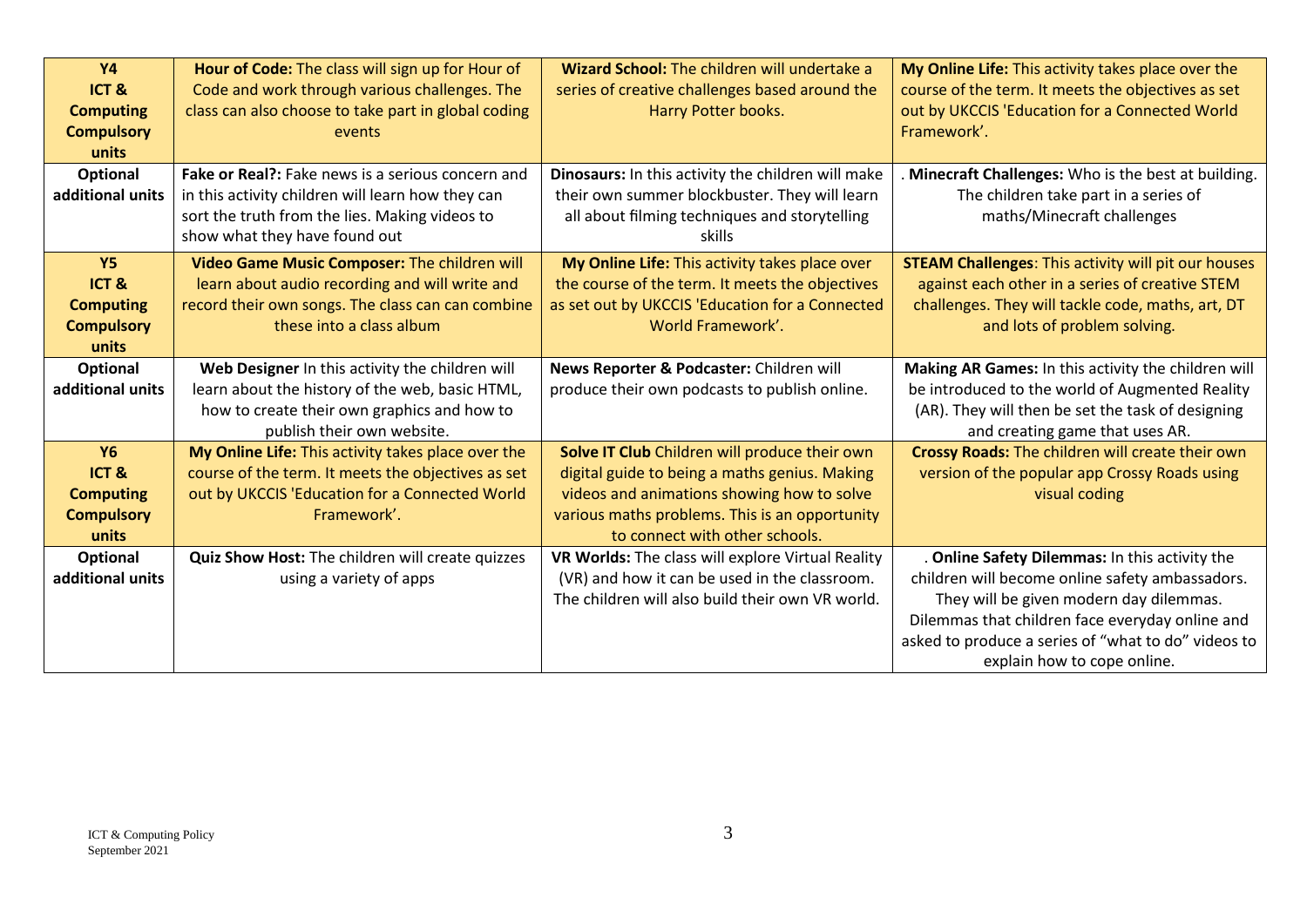#### **Time and Organisation**

Children in Y1-Y6 have dedicated ICT & Computing lessons weekly but this is enhanced by other ICT opportunities through the IPC. ICT covers key themes such as: computer networks, communication and collaboration, e-safety, programming, computational thinking, creativity and productivity. ICT is taught through the use of iPads, netbooks and programmable hardware such as beebots.

#### *Core aspects of computing and e-safety are taught as stand-alone units. Key ICT skills are applied as part of termly topic focus within the International Primary Curriculum (IPC).*

#### **Acceptable Use of ICT** (please refer to E-Safety Policy)

To ensure the safety of children and staff when using ICT and related software, hardware and the Internet, children are explicitly taught about how to behave safely and appropriately with ICT equipment in school and online. Our curriculum meets the objectives as set out by UKCCIS 'Education for a Connected World Framework'.

#### **Pupils' Record of Their Work**

Pupil work will be recorded through the secure app, seesaw.

#### **Monitoring and Assessment**

Pupils are monitored both individually and in groups as part of a continual process of assessment. Their skills, progress, understanding and attitude are assessed regularly and recorded in the IPC skills folders. To meet the requirements of the National Curriculum pupils also review, modify and evaluate their work as it progresses. Summative judgements are recorded mid-year and at the end of the year for ICT & computing.

#### C**ross-curricular Opportunities**

ICT skills and knowledge are needed in all aspects of life. Where possible, purposeful links are made with other areas of the curriculum. Teachers make reference to this in their planning.

#### **Resources**

The school has a class set of iPads for dedicated ICT sessions. A further 15 iPads are reserved for research in IPC and other curriculum subjects. When ICT is not being taught the class set of iPads can be booked by any class for research or other learning opportunities.

In addition to this, the school has a class set of netbooks, a number of desktop computers and other programmable ICT hardware e.g. beebots and remote control devices

Each classroom has a large interactive screen and a visualiser which are used for the delivery of lessons and for interactive activities. Further resources include control and monitoring equipment, and cameras